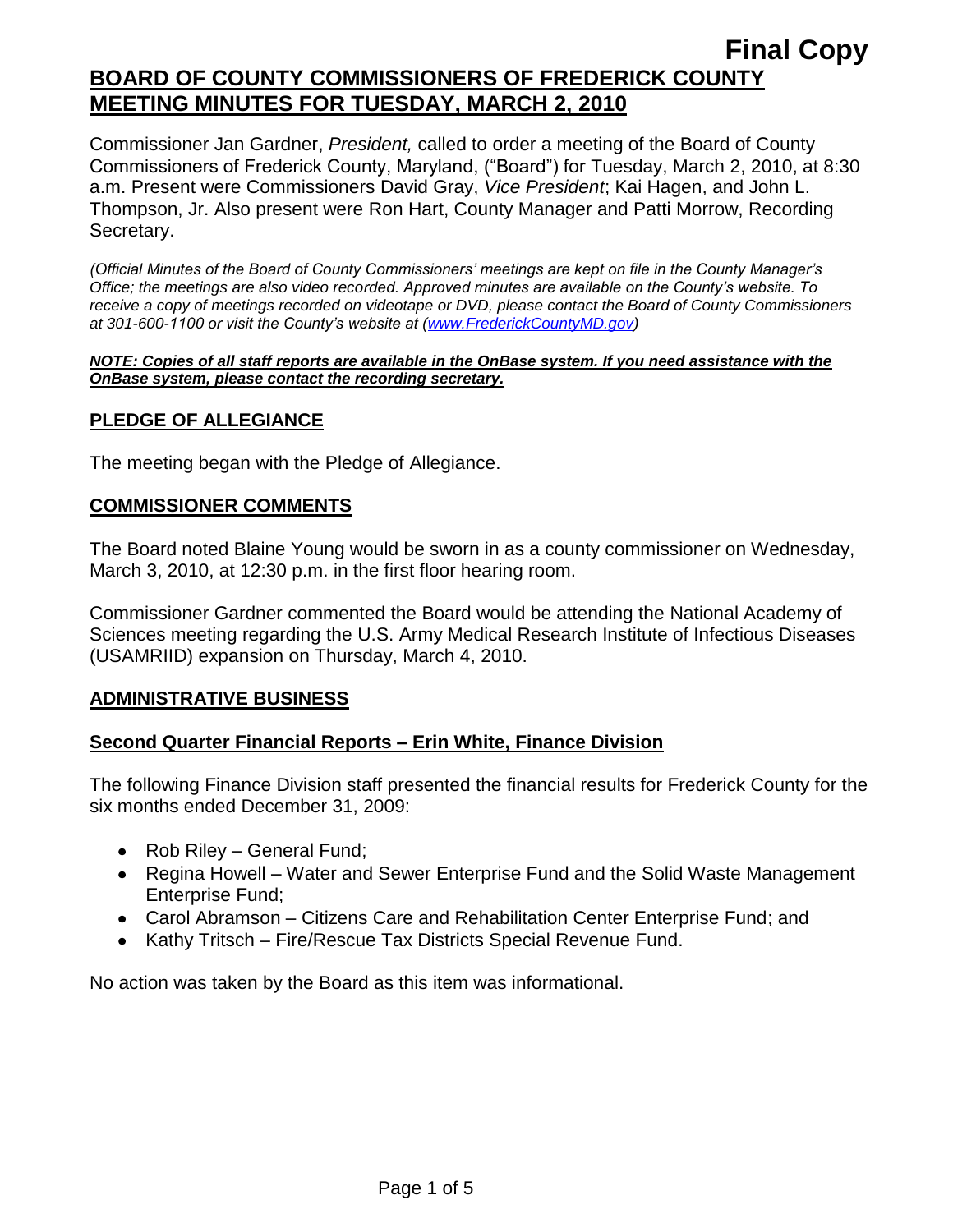**Final Copy BOARD OF COUNTY COMMISSIONERS OF FREDERICK COUNTY MEETING MINUTES FOR TUESDAY, MARCH 2, 2010**

# **Countywide Comprehensive Plan (Plan) Update – Eric Soter and Jim Gugel, Planning Division**

For purposes of the following motions, these abbreviations will be used.

**NPS – No Planned Service PS – Planned Service PUD – Planned Unit Development MXD – Mixed Use Development VC – Village Center LI – Limited Industrial GI – General Industrial GC – General Commercial ORI – Office, Research, Industrial NR – Natural Resources EI – Euclidian Institutional OS/Rec – Open Space/Recreation R-1 – Residential I – Institutional A – Agricultural**

Mr. Gugel reviewed the agenda with the Board.

# **Review of Miscellaneous Property and Map Revisions**

Bootjack Springs Subdivision

(Commissioner Gardner passed the gavel to Commissioner Gray.)

Commissioner Gardner moved to change the land use designation to Rural/Residential and the zoning classification to R-1 on the Bootjack Springs subdivision. Commissioner Hagen seconded the motion that passed 3-1 with Commissioner Thompson opposed.

(Commissioner Gray passed the gavel back to Commissioner Gardner.)

Days Subdivision

The Board indicated no changes would be made.

### Community Facility Symbol Revisions

By unanimous consent the Board approved the location of various community facility symbols as reflected on the Board's draft plan. The recommendation of an elementary school symbol in the Brunswick Crossing development was objected to by Commissioner Thompson.

By unanimous consent the Board approved the extension of the I zoning classification to be applied to 80 feet along the east side of the Linganore High School property consistent with the addition plat. Commissioner Thompson was opposed.

### Ballenger Creek FEMA Floodplain Revisions

The revisions were discussed.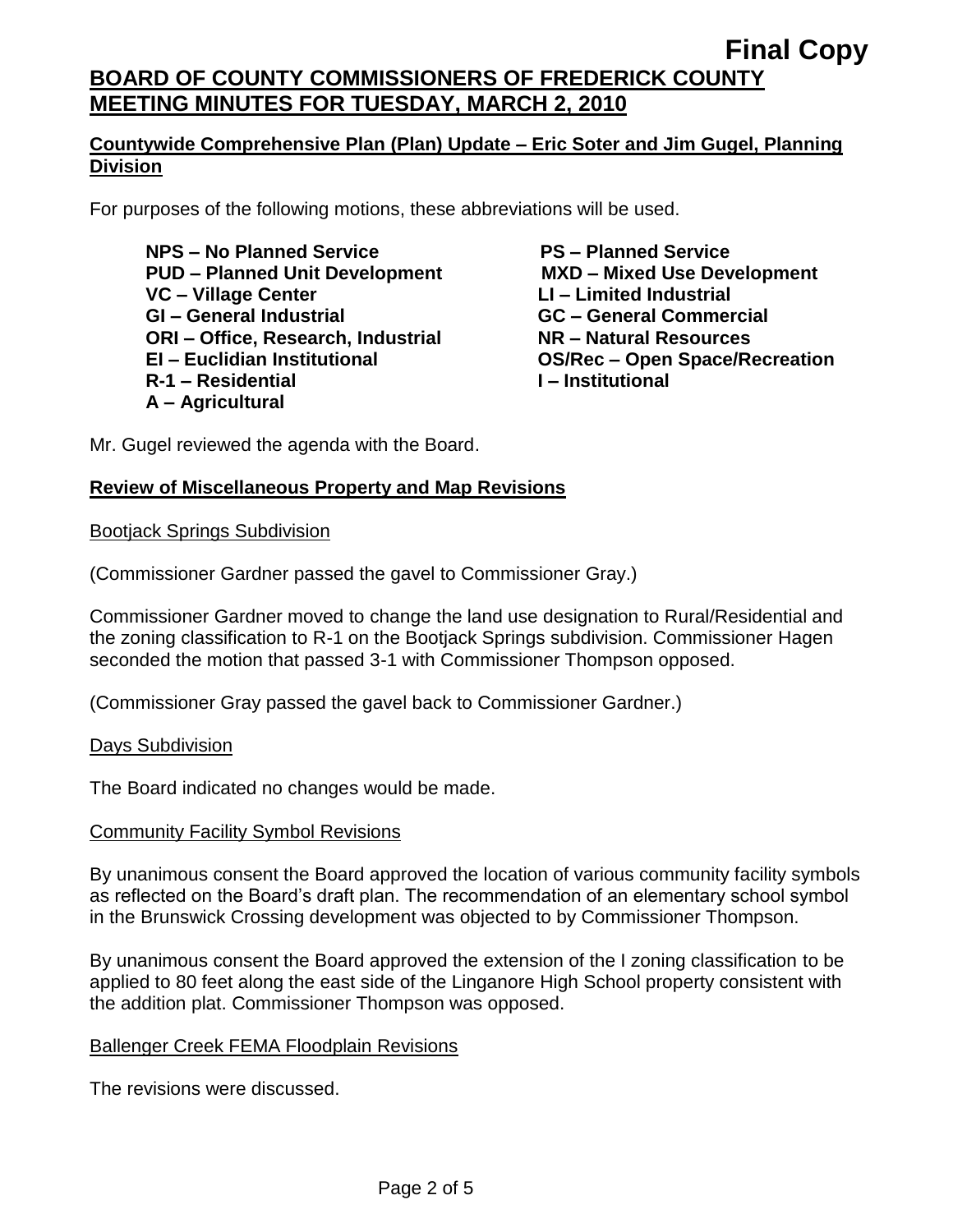# St. John's Property Proposed GC Zoning

Commissioner Hagen moved to approve the GC zoning classification on the St. John's property with the land use designation of GC to be consistent with the FEMA floodplain mapping. Commissioner Gray seconded the motion that passed 3-1 with Commissioner Thompson opposed.

### **Other Properties**

The Board reviewed requests for change on other properties.

Commissioner Hagen moved to designate a parcel of the Weinberg property in Braddock Heights, as Rural Community on the Land Use Plan with R-3 zoning classification and include it in the water service area with the remaining parcels designated Ag/Rural with an A zoning classification and to remain out of the growth area. Commissioner Gray seconded the motion that passed 4-0.

Commissioner Gray moved to retain the GC land use designation and GC zoning classification on Tax Map 108, Parcel 1, west of the parking lot; include it in the growth area and retain the sewer category on the water and sewer map, with the balance of the property to the east as Ag/Rural on the land use plan and with a zoning classification of A.

### YMCA Property in Urbana

Commissioner Thompson moved to connect the parcel that had an A zoning classification prior to the 2004 Urbana Region Plan to the property to the east. The motion failed for lack of a second.

Commissioner Gray moved to support the staff recommendation to designate the property I on the land use map, with a zoning classification of A, a category "5" on the water and sewer map and include it within the growth boundary. Commissioner Hagen seconded the motion that passed 4-0.

### Review and Discussion of Revisions to Municipal Growth Area Boundaries

### **Brunswick**

Commissioner Gray moved to include Tax Map 91, Parcels 99 and 240 in the community growth boundary, with LDR land use designation and a zoning classification of A, with PS on the water and sewer map. Commissioner Hagen seconded the motion that passed 3-1 with Commissioner Thompson opposed.

Commissioner Hagen moved to include the following: Tax Map 92, Parcels, 155, 296, 25, 272 and 254, on the east end of the municipal boundary of the City of Brunswick within the growth boundary with LDR land use designation and the zoning classification of A with PS on the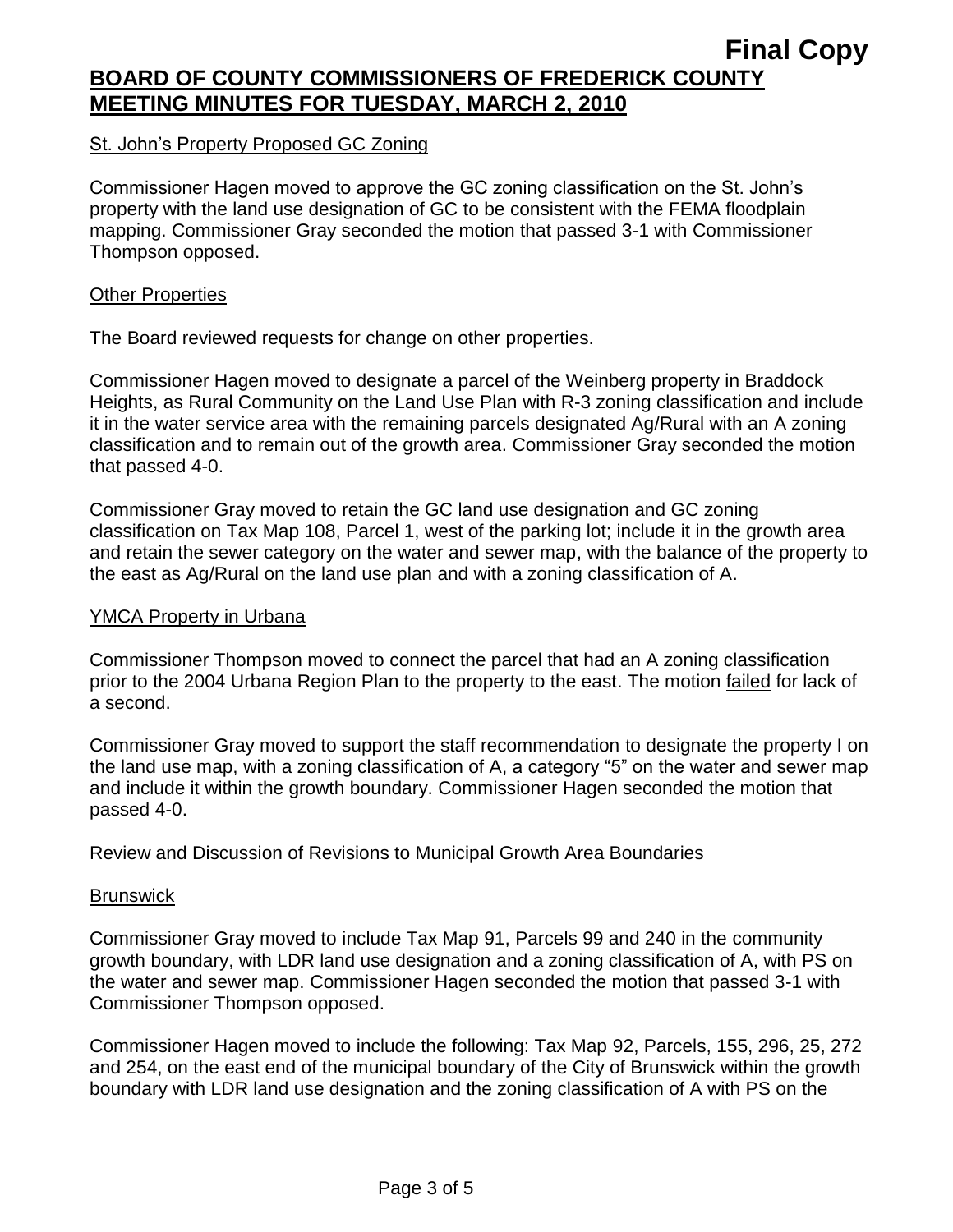# **Final Copy BOARD OF COUNTY COMMISSIONERS OF FREDERICK COUNTY MEETING MINUTES FOR TUESDAY, MARCH 2, 2010**

water and sewer map. Commissioner Gray seconded the motion that passed 3-1 with Commissioner Thompson opposed.

## Middletown

Commissioner Hagen moved to add GC land use designation across the front of Tax Map 65, Parcel 12 (AC Jets property), retain the A zoning classification and PS on the water and sewer map, the open space area would remain within the growth boundary, Ag/Rural on the land use plan, with A zoning classification and NPS on the water and sewer map. Commissioner Gray seconded the motion that passed 3-1 with Commissioner Thompson opposed.

Cindy Unangst, Town Planner, Town of Middletown commented on the water issues on the AC Jets property.

Commissioner Hagen moved to remove the county subdivisions of Brookridge North and Middletown South and the miscellaneous lots along Bidle Road from the community growth area and a zoning classification of Rural Residential would be applied. Commissioner Gardner seconded the motion that passed 4-0.

## **Myersville**

Commissioner Hagen moved to include Tax Map 37, Parcels 71 and 204 in the community growth boundary; land use designation of LDR and zoned A with PS on the water and sewer map. Commissioner Gray seconded the motion that passed 3-1 with Commissioner Thompson opposed.

Commissioner Thompson moved to take those portions of Tax Map 45, Parcel 10 that are not in the town out of the growth boundary. Commissioner Gray seconded the motion that failed 2-2 with Commissioners Gardner and Hagen opposed.

### New Market

The Board reviewed the bypass requested by the town.

### **Walkersville**

The Board reviewed comments from the Walkersville officials.

# Development Capacity Reports Revise from Versions Presented on February 2, 2010.

Staff reviewed the Industrial/Employment Development and the Residential Needs and Development Capacity Analysis reports with the Board.